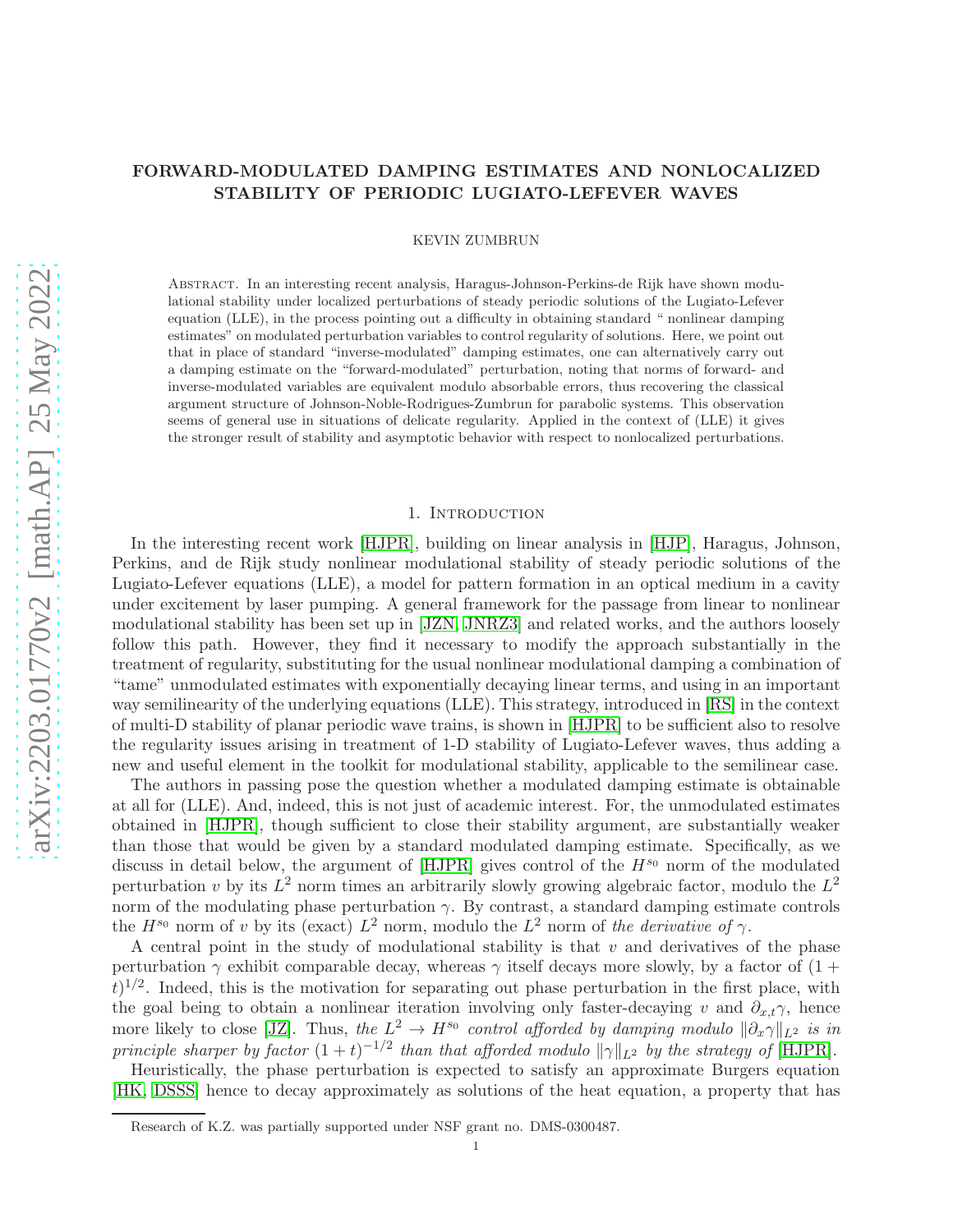been validated rigorously in various settings in [\[JNRZ1,](#page-8-5) [JNRZ2,](#page-8-6) [SSSU\]](#page-9-3), In the case considered in [\[HJPR\]](#page-8-0) of *localized initial perturbations*  $\tilde{v}$  of a background periodic wave  $\bar{u}$ , one has, writing  $u = \bar{u} + \tilde{v}$  and defining the modulated perturbation variable

$$
v(x,t) = u(x + \gamma(x,t),t) - \bar{u}(x)
$$

that  $v \sim \tilde{v} + \bar{u}_x \gamma$ , with  $\bar{u}_x \sim 1$ , hence  $L^1$  localization  $||v||_{L^1}$ ,  $||\tilde{v}||_{L^1} < \infty$  on  $v, \tilde{v}$  imposes  $L^1$ localization  $\|\gamma\|_{L^1} < +\infty$  on  $\gamma$  as well, leading to decay rate  $\|\gamma(\cdot, t)\|_{L^2} \lesssim (1 + t)^{-1/4}$ . Thus, one expects  $\|\tilde{v}\|_{L^2} \sim \|\gamma\|_{L^2} \lesssim (1+t)^{-1/4}$  and  $\|v\|_{L^2}$ ,  $\|\partial_{x,t}\gamma\|_{L^2} \sim \|\gamma\|_{L^2} \lesssim (1+t)^{-3/4}$ . And, indeed, this is the result proved in [\[HJPR\]](#page-8-0) for initial perturbations  $\tilde{v}_0$  sufficiently small in  $L^1 \cap H^4$ of a smooth spatially periodic standing-wave solution of (LLE) satisfying the standard diffusive spectral stability condition of Schneider [\[S1,](#page-9-4) [S2,](#page-9-5) [JZ,](#page-9-2) [JNRZ1,](#page-8-5) [JNRZ2\]](#page-8-6). Though not stated in the theorem, the main derivative bounds obtained in the proof are  $||v||_{H^2} \lesssim 1$  and  $||v||_{H^4} \lesssim (1 + t)^{1/4}$ , with  $H^{s_0}$  corresponding to  $H^2$  being the crucial bound needed to close the nonlinear iteration. Thus, the respective error terms  $\|\gamma\|_{L^2}$  and  $\|\partial_x\gamma\|_{L^2}$ , being ≪ 1 are both irrelevant, and so the difference in the context of this argument between tame and damping type estimates is mainly in simplification/standardization of the argument and not in the finally obtained result.<sup>[1](#page-1-0)</sup>

For nonlocalized initial perturbations on the other hand, as considered in [\[JNRZ1,](#page-8-5) [JNRZ2,](#page-8-6) [SSSU,](#page-9-3) JNRZ3, the phase perturbation  $\gamma$  is taken merely bounded in  $L^{\infty}$ , with  $L^{1}$  localization  $\|\partial_{x}\gamma\|_{L^{2}}$  $\infty$  imposed, rather, on its derivative. This yields decay rates  $||v||_{L^2}$ ,  $||\partial_x \gamma||_{L^2} \lesssim (1+t)^{-1/4}$ , but with  $\|\gamma\|_{L^2} = +\infty$ . Thus, in this context,  $\|\gamma\|_{L^2}$  is clearly not a negligible error, and so the argument structure of [\[HJPR\]](#page-8-0) based on tame estimates of the unmodulated perturbation  $\tilde{v}$  does not suffice to close a nonlinear iteration. The sharper bound  $||v||_{H^{s_0}} \sim ||\partial_x \gamma||_{L^2} \lesssim (1 + t)^{-1/4}$  afforded by damping estimates, however, does suffice, yielding both stability and asymptotic behavior.

This gives substantial motivation, of practical interest, to answering the question of [\[HJPR\]](#page-8-0) whether or not it is possible to obtain a modulated damping estimate for (LLE).

We are not able to answer this question in the sense of the original damping estimates formulated in [\[JNRZ3\]](#page-8-2) and elsewhere. However, in the present brief note, motivated by the discussion of [\[HJPR\]](#page-8-0), we point out that (i) a modulated damping estimate can be obtained for (LLE) if one substitutes for the usual "inverse-modulated" perturbation variable [\[JNRZ3\]](#page-8-2) a "forward-modulated" version (see below for definitions), and (ii) inverse- and forward-modulated perturbation variables are equivalent in all relevant norms, modulo an absorbable high-derivative  $H^r$  norm of  $\gamma_x$ .

This gives an alternative approach to the regularity problem for (LLE) in the original spirit of [\[JNRZ3\]](#page-8-2) (see final section), which (i) removes much of the technical complexity of the argument, and (ii) is not inherently limited to the semilinear case. More important, our approach yields significantly sharper bounds, allowing the treatment as in [\[JNRZ3\]](#page-8-2) of nonlocalized perturbations allowing different asymptotic limits of the phase shift  $\gamma$ , whereas the argument of [\[HJPR\]](#page-8-0) requires  $\|\gamma\|_{L^2} < \infty$ . Thus, we obtain at once a substantial simplification of the argument and a substantial generalization of the result.

We emphasize that our approach is not tied to (LLE) but applies for arbitrary systems. Indeed, we would propose as standard practice, substituting for the original framework of [\[JNRZ3\]](#page-8-2) the modified one of obtaining linear bounds in inverse-modulated variables, but damping-type energy estimates in forward-modulated ones where they are easier to obtain. In particular, one may obtain a forward-modulated damping estimate in all known cases for which a reverse-modulated or unmodulated damping estimate has been carried out. We thus believe this observation to be of general use in situations of delicate regularity, belonging in the multi-purpose toolkit of [\[JNRZ3\]](#page-8-2).

<span id="page-1-0"></span><sup>&</sup>lt;sup>1</sup>The simplification afforded by damping, however, is rather great, eliminating the need for integration by parts and mean value inequalities and most of the technical complications of the proof (cf. [?, [HJPR\]](#page-8-0)).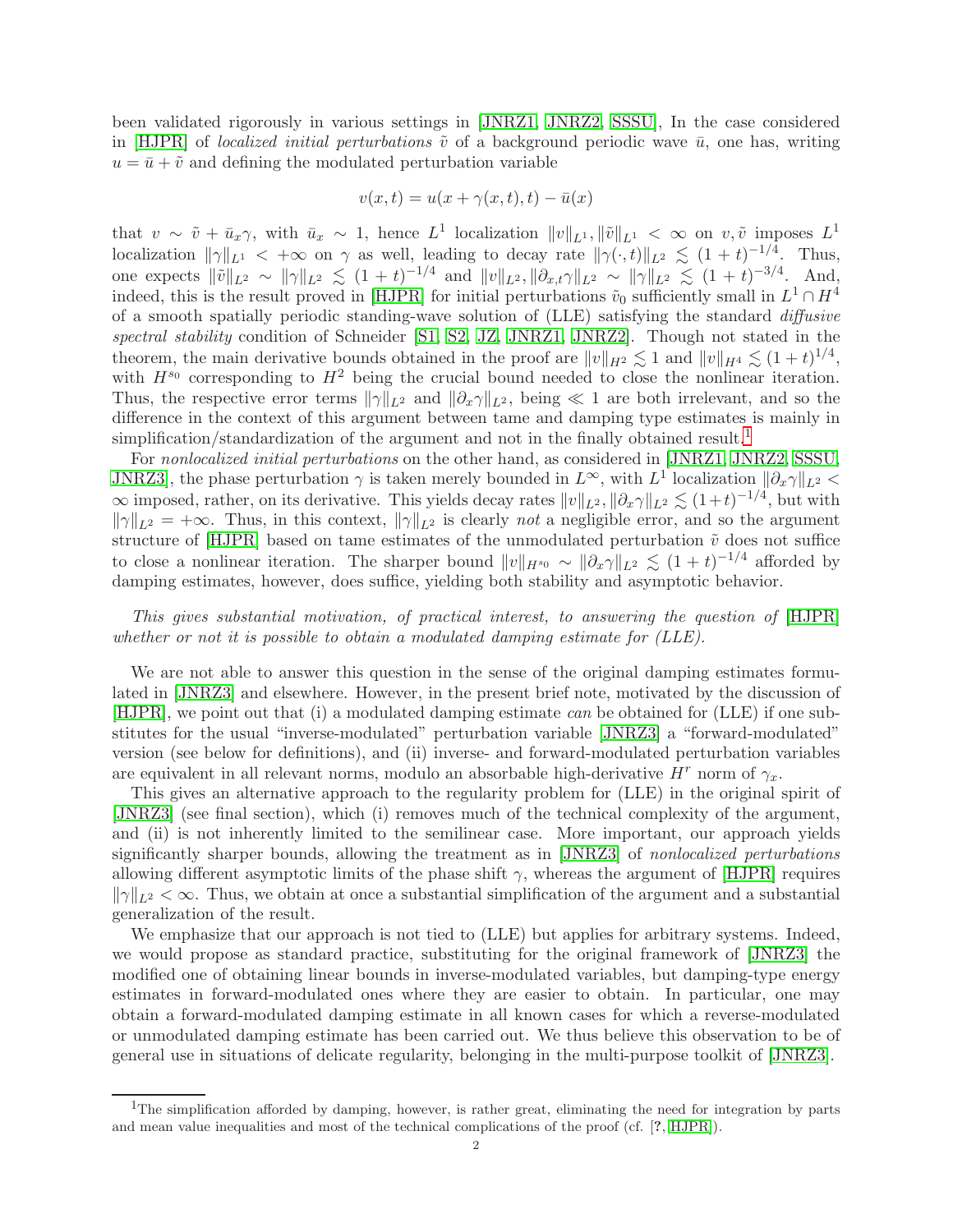# 2. Comparisons of techniques

We begin by comparing the various techniques in a general context.

2.1. Damping vs. tame estimates. A standard issue in the approach of [\[JNRZ3\]](#page-8-2) is closing a nonlinear iteration despite apparent loss of derivatives in the nonlinear (modulational) perturbation equations (displayed below for (LLE)). This has previously been addressed by the use of nonlinear damping estimates [\[JNRZ3,](#page-8-2) Section 1.3]

(2.1) 
$$
\partial_t \mathscr{E}(v) \leq -\eta \mathscr{E}(v) + C(||v||^2_{L^2_{\alpha}} + ||\partial_{x,t}\gamma||_{H^r_{\alpha}}),
$$

 $k < r$ , where  $\mathscr{E}(t)$  is an energy controlling a (possibly weighted, with weight denoted by  $\alpha$ ) Sobolev norm  $||v||^2_{H^k_\alpha}$  for the modulated perturbation

$$
v(x,t) = u(x + \gamma(x,t),t) - \bar{u}(x),
$$

where u and  $\bar{u}$  are perturbed and background solutions, and  $\gamma$  (see below) is a modulation parameter introduced in the analysis with arbitrarily high derivative control of the same order as  $||v||_{L^2_{\alpha}}$ . This yields by a Gronwall-type estimate control of  $||v||_{H_{\alpha}^s}^2$  by  $e^{-\eta t}||v||_{H_{\alpha}^s}^2(0)$  plus the integral of an exponentially decaying memory kernel against  $C(||v||^2_{L^2_{\alpha}} + ||\partial_{x,t}\gamma||_{H^r_{\alpha}})$ , thus effectively controlling  $H^s$  by  $L^2$  decay.

In [\[HJPR\]](#page-8-0), the authors use an alternative approach introduced in [\[RS\]](#page-9-1), playing modulated and unmodulated perturbations against each other to obtain a result. The ingredients needed are exponential decay of high-frequency linear estimates for the unmodulated semigroup, plus the aforementioned semilinear structure, allowing the unmodulated perturbation to be estimated via Duhamel's principle thanks to the fact that there is no loss of derivatives in the unmodulated equation.. Specifically, one attains on the unmodulated variable

$$
\tilde{v}(x,t) = u(x,t) - \bar{u}(x)
$$

the tame estimate  $\|\tilde{v}\|_{H^s} \leq C(1+t)^{1/4}$ , for arbitrary s so long as (i)  $\|\tilde{v}\|_{H^{s_0}}$  remains small for some fixed  $s_0$  ( $s_0 = 2$  in the argument of [\[HJPR\]](#page-8-0)) and (ii) the undifferentiated unmodulated variable decays at the rate  $\|\tilde{v}\|_{L^2} \leq C(1+t)^{-1/4}$  predicted by linear theory. By Sobolev interpolation, taking s high enough, one may estimate

(2.2) 
$$
\|\tilde{v}\|_{H^{s_0}} \le C(1+t)^{-1/4+\varepsilon}
$$

for  $\varepsilon > 0$  as small as desired, nearly recovering the decay rate of  $||v||_{L^2}$ .

This argument is closed by "mean value inequalities" [\[HJPR,](#page-8-0) Lemma 4.9] controlling  $L^2$  norms of  $v - \tilde{v} = u(x + \gamma, t) - u(x, t) \sim u_x \gamma$  and  $\partial_x^{s_0}(v - \tilde{v}) = \sim \partial_x^{s_0+1} u \gamma$  by constant multiples of  $||\gamma||_{L^2}$ , together with integration by parts formulae [\[HJPR,](#page-8-0) Lemma 4.8] effectively shifting derivatives in the Duhamel formulation for v from v-factors to harmless  $\gamma$ -factors in order to minimize the required bounds on  $v_x$ .

2.2. **Forward-modulated damping.** Here, we observe that the forward-modulated perturbation equation ([\(5.2\)](#page-4-0) below) like the unmodulated one, involves no loss in derivatives, hence admits a damping estimate modulo higher-derivative terms in the modulation parameter  $\gamma$ . The forwardand inverse-modulated perturbation variables can be seen to decay at the same rates (Section [5.3](#page-5-0) below), for general choice of system. Thus, the substitution of forward-modulated damping estimates for the unmodulated estimate of [\[HJPR\]](#page-8-0) would appear both to streamlines the argument a bit, and to apply in principle to a wider class of systems. (Indeed, as noted below, it can be applied in all cases of delicate regularity [\[HJPR,](#page-8-0) [Z,](#page-9-6) [JZN\]](#page-9-0) treated so far.)

In the remainder of the paper, we give technical details filling in the outline above for (LLE).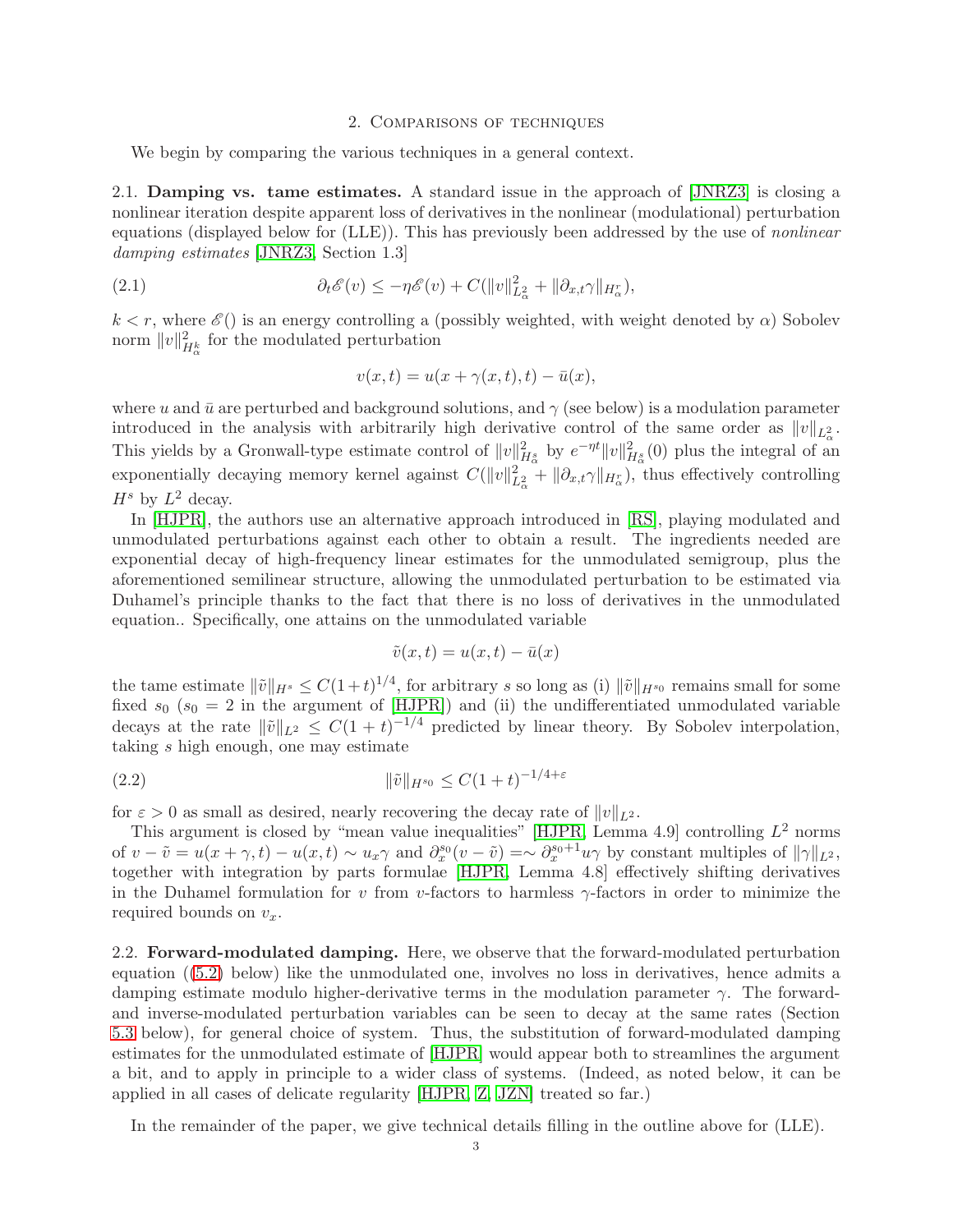# <span id="page-3-1"></span><span id="page-3-0"></span>3. Nonlinear perturbation system

The Lugiato-Lefever equation (LLE) is

(3.1) 
$$
\partial_t \psi = -i\beta \partial_x^2 \psi - (1 + i\alpha)\psi + i|\psi|^2 \psi + F
$$

with  $\psi \in \mathbb{C}$  and parameters  $\alpha, \beta, F \in \mathbb{R}$  and  $F > 0$ . Perturbing about a steady periodic solution  $\phi$ , with  $\psi = \phi + \tilde{v}$ , and expanding  $\tilde{v} = \tilde{v}_r + i\tilde{v}_i$  in real and imaginary parts gives, following [\[HJPR\]](#page-8-0),

(3.2) 
$$
\partial_t \begin{pmatrix} \tilde{v}_r \\ \tilde{v}_i \end{pmatrix} = \mathscr{A}[\phi] \partial_t \begin{pmatrix} \tilde{v}_r \\ \tilde{v}_i \end{pmatrix} + \mathscr{N}(\tilde{v}),
$$

where  $\mathscr N$  is quadratic order in  $\tilde v$  and

(3.3) 
$$
\mathscr{A}[\phi] = -\mathrm{Id} + \mathscr{J} \mathscr{L}[\phi],
$$

with

<span id="page-3-4"></span><span id="page-3-3"></span>(3.4) 
$$
\mathscr{J} = \begin{pmatrix} 0 & -1 \\ 1 & 0 \end{pmatrix}, \qquad \mathscr{L}[\phi] = \begin{pmatrix} -\beta \partial_x^2 - \alpha + 3\phi_r^2 + \phi_i^2 & 2\phi_r \phi_i \\ 2\phi_r \phi_i & -\beta \partial_x^2 - \alpha + \phi_r^2 + 3\phi_i^2 \end{pmatrix}.
$$

# <span id="page-3-2"></span>4. Unmodulated damping estimate

Following [\[HJPR\]](#page-8-0), define the (unmodulated) energy

$$
\tilde{E}_j(t) = \|\partial_x^j \tilde{v}\|_{L^2}^2 - \frac{1}{2\beta} \langle \mathscr{J} M[\phi] \partial_x^{j-1} \tilde{v}, \partial_x^{j-1} \tilde{v} \rangle,
$$

(4.1) 
$$
M[\phi = 2 \begin{pmatrix} -2\phi_r \phi_i & \phi_r^2 - \phi_i^2 \\ \phi_r^2 - \phi_i^2 & 2\phi_r \phi_i \end{pmatrix}
$$

yielding, after some computation [\[HJPR,](#page-8-0) Appendix A]

<span id="page-3-5"></span>
$$
\partial_t \tilde{E}_j(t) = -2\tilde{E}_j(t) + R_1(t) + R_2(t),
$$

where  $R_1(t)$ , comprising lower-order derivative bilinear terms, satisfies

$$
|R_1(t)| \leq C_1 \Big( \| \partial_x^{j-1} \tilde{v} \|_{L^2} + \| \tilde{v} \|_{L^2} \Big),
$$

and  $R_2$  is a nonlinear residual, satisfying

$$
|R_2(t)| \leq C_2 \|\partial_x^j \tilde{v}\|_{L^2}^2 \Big( \|\partial_x^j \tilde{v}\|_{L^2} + \|\tilde{v}\|_{L^2} \Big).
$$

Combining, and using Sobelev interpolation, one obtains for  $\|\partial_x^j \tilde{v}\|_{L^2}$  sufficiently small the unmodulated nonlinear damping estimate

(4.2) 
$$
\partial_t \tilde{E}(t) \le -\theta \tilde{E} + C \|\tilde{v}\|_{L^2}^2, \qquad \theta > 0,
$$

yielding after integration

(4.3) 
$$
\tilde{E}(t) \le e^{-\theta t} \tilde{E}(0) + C \int_0^t e^{-\theta(t-s)} ||\tilde{v}||_{L^2}^2(s) ds,
$$

so long as  $\|\partial_x^j \tilde{v}\|_{L^2}$  is sufficiently small on  $0 \leq s \leq t$ , hence, applying Sobolev interpolation once more, controlling  $\|\partial_x^j \tilde{v}(t)\|_{L^2}$  by  $\frac{1}{2}\tilde{E}(t) + C\|\tilde{v}(t)\|_{L^2}$ , and thus ultimately by  $\|\tilde{v}(t)\|_{L^2}$ .

<span id="page-3-6"></span>Remark 4.1. As noted in [\[HJPR,](#page-8-0) Rmk. 1.4], this unmodulated damping estimate can substitute for the tame estimates of [\[HJPR\]](#page-8-0) with little change in the argument, the advantage being the possibility (to be checked in individual cases) of extension to the quasilinear case.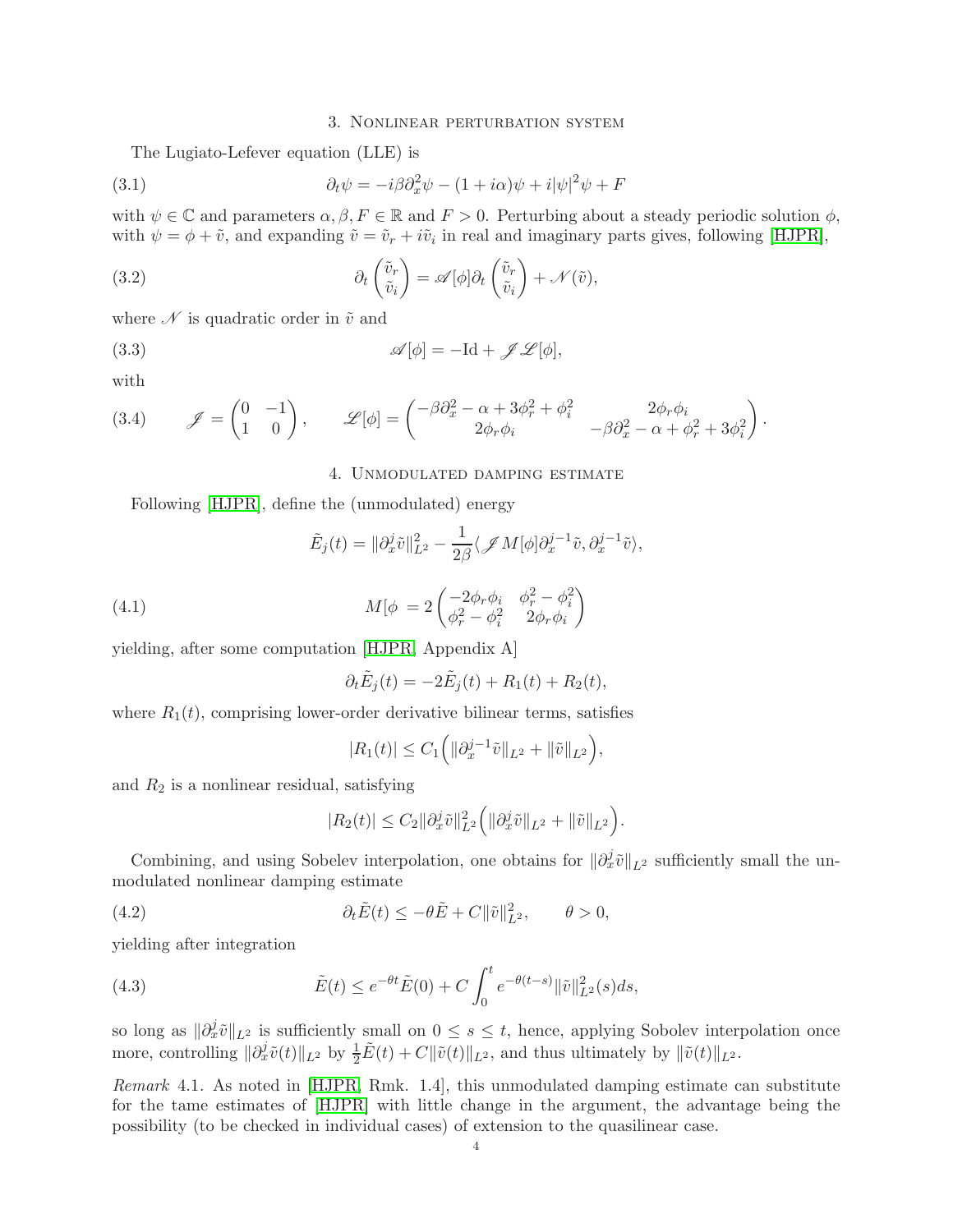#### 5. Modulated damping estimates

5.1. Inverse modulation. We first recall the standard "centered" or "inverse-modulated" perturbation

(5.1) 
$$
v(x,t) := \psi(x + \gamma(x,t),t) - \phi(x) \approx \tilde{v} + (\phi_x + \tilde{v}_x)\gamma
$$

serving as the primary perturbation variable in [\[HJPR\]](#page-8-0), where the phase-modulation  $\gamma$  is chosen in nonlocal fashion so as to to remove the principal time-asymptotic part of  $\tilde{v}$ , thus minimizing v.

As the choice of  $\gamma$  concerns long-time behavior, there is a great deal of flexibility in its short-time behavior- in particular,  $\gamma$  may be chosen so that it and all derivatives are bounded in short time and decaying at optimal linear rate in long time. See, e.g., [\[JNRZ3,](#page-8-2) §2.2], for a general description of this strategy. Writing

$$
\psi(x,t) = (\phi + v)(x - \gamma, t),
$$

computing derivatives

$$
\partial_t \psi(x,t) = (\phi_t + v_t)(x - \gamma, t) - (\phi_x + v_x)(x - \gamma, t)\partial_t \gamma,
$$
  

$$
\partial_x \psi(x,t) = (\phi_x + v_x)(x - \gamma, t) - (\phi_x + v_x)(x - \gamma, t)\partial_x \gamma,
$$

etc., and substituting into  $(3.1)$ , yields, after a computation as in  $(3.2)$ , a v-equation consisting of the one for  $\tilde{v}$  together with new terms  $(\phi_x + v_x))\partial_x\gamma$  and  $(\phi_x + v_x)\partial_t\gamma$  and their derivatives in x.

Terms involving only  $\phi$  and  $\gamma$  are harmless, as derivatives of  $\phi$  are bounded and derivatives of  $\gamma$  are of the same order in  $L^2$  as v itself [\[JZN,](#page-9-0) [HJPR\]](#page-8-0). However, a persistent issue in problems without parabolic smoothing is the appearance of terms involving products of highest-derivative  $\phi$ and  $v$  terms. These can sometimes be treated by judicious rearrangement/construction of energy functional [\[Z,](#page-9-6) [JZN\]](#page-9-0); however, even when it succeeds, this can cost a great deal of additional effort.

In the present case (LLE), as pointed out in [\[HJPR\]](#page-8-0), inverse modulation changes the perturbation equations from semilinear to quasilinear form, seemingly preventing such a nonlinear damping estimate altogether; see discussion, [\[HJPR,](#page-8-0) App. A]. For this reason, the authors restrict to tame estimates on the slower-decaying but favorable regularity unmodulated variable  $\tilde{v}$ , coupling this via an auxiliary argument as in  $[RS]$  to their linearized bounds on the inverse-modulated perturbation  $v$ to obtain ultimately, optimal nonlinear bounds on  $||v||_{L^p}$ . As they point out, they could alternatively substitute a damping estimate on the unmodulated variable  $\tilde{v}$ .

5.2. Forward modulation. A more natural modulated variable in many ways is the forwardmodulated variable

<span id="page-4-0"></span>(5.2) 
$$
\overline{v} := \psi(x,t) - \phi(x-\gamma,t) \approx \tilde{v} + \phi_x(x-\gamma,t)\gamma \approx v - \phi_{xx}\gamma^2.
$$

Indeed, decay of  $\bar{v}$ , corresponding to description of behavior of  $\psi$  as a modulation of  $\phi$ , is the usual end goal for stability/behavior of periodic waves [\[JNRZ3\]](#page-8-2). However, the perturbation equations for  $\bar{v}$  contains the shifted linear operator  $\bar{\mathscr{L}} = \mathscr{A}[\phi(\cdot - \gamma, \cdot)]$  in place of  $\mathscr{L} = \mathscr{A}[\phi]$ , giving, after "centering" to recover the fixed linear operator  $\mathscr{L}$ , error terms of order  $\gamma$  times derivatives of  $\phi$ , which are not sufficiently rapidly decaying to close a nonlinear perturbation argument.

For this reason, it is the inverse-modulated variable  $v$  that is typically used in the stability analysis [\[JNRZ3,](#page-8-2) [DSSS,](#page-8-4) [SSSU\]](#page-9-3), with bounds on  $\bar{v}$  recovered after, by comparison with v, using the fact that  $v$  and  $\bar{v}$  are related by the change of coordinates

<span id="page-4-1"></span>
$$
(5.3) \t\t x \to x - \gamma(x, t),
$$

with  $\gamma$  and all derivatives small in  $L^p$ ,  $1 \leq p \leq \infty$ . This comparison is formalized in [\[JNRZ3,](#page-8-2) Lemma 2.7, stating that v controls  $\bar{v}$  in all  $L^p$  norms, provided that  $\Phi_x$ ,  $\gamma$ , and  $\gamma_x$  are bounded in  $L^{\infty}$  and  $\gamma_x$  in  $L^p$ , with  $\|\gamma_x\|_{L^{\infty}} < 1$  (the latter guaranteeing invertibility of [\(5.3\)](#page-4-1)).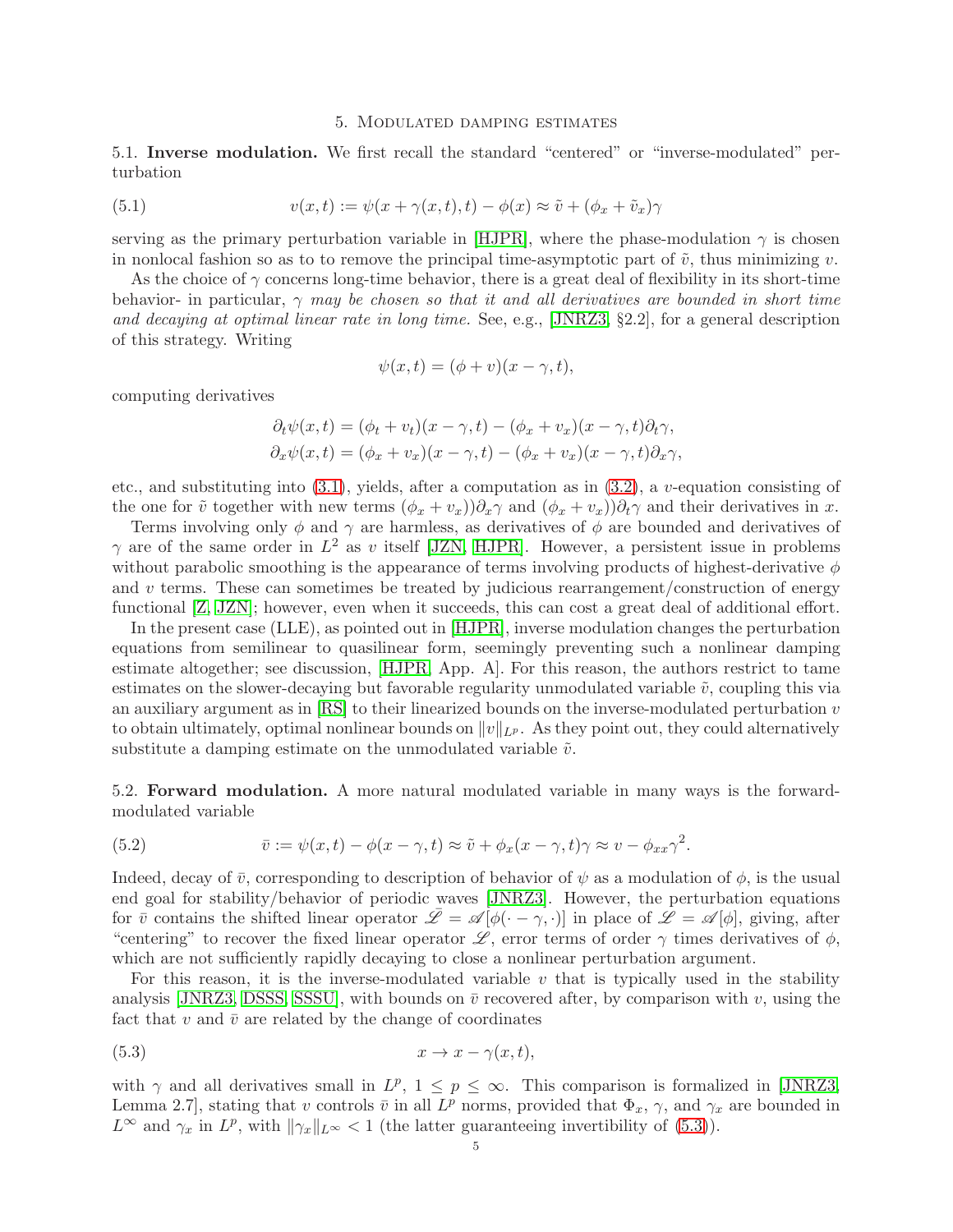<span id="page-5-0"></span>5.3. Forward vs. inverse modulation bounds. We now make two small but useful observa-tions. First, we note that the argument for [\[JNRZ3,](#page-8-2) Lemma 2.7] gives not only  $L^p$  control of  $\bar{v}$  by v but equivalence of  $L^p$  norms modulo derivatives of  $\gamma$ , hence, by differentiation/induction, equivalence of  $H^s$  norms modulo suitable derivatives of  $\gamma$  as well. Recall [\[JNRZ3,](#page-8-2) §2.3], that derivatives of  $\gamma$  are harmless in the derivation of nonlinear damping estimates (see Section [5.4](#page-6-0) below). We formalize this observation in the following pair of results.

<span id="page-5-3"></span>**Lemma 5.1** ([\[JNRZ3\]](#page-8-2)). Let  $\gamma$  be bounded with  $\|\gamma_x\|_{L^{\infty}(\mathbb{R})} < 1$ . Then, the change of coordinates Id –  $\gamma$  is invertible, with inverse  $(\text{Id} - \gamma)^{-1} = \text{Id} + \tilde{\gamma}$ , with

<span id="page-5-1"></span>(5.4) 
$$
\|\psi - \phi \circ (\text{Id} - \gamma)^{-1}\|_{L^p(\mathbb{R})} \le (1 + \|\gamma_x\|_{L^\infty(\mathbb{R})})^{\frac{1}{p}} \|\psi \circ (\text{Id} - \gamma) - \phi\|_{L^p(\mathbb{R})} \|\psi - \phi \circ (\text{Id} + \gamma)\|_{L^p(\mathbb{R})} \le (1 + \|\gamma_x\|_{L^\infty(\mathbb{R})})^{\frac{1}{p}} \|\psi \circ (\text{Id} - \gamma) - \phi\|_{L^p(\mathbb{R})} \n+ \|\phi_x\|_{L^\infty(\mathbb{R})} (1 + \|\gamma_x\|_{L^\infty(\mathbb{R})})^{\frac{1}{p}} \|\gamma\|_{L^\infty(\mathbb{R})} \|\gamma_x\|_{L^p(\mathbb{R})}
$$

and

<span id="page-5-2"></span>
$$
\|\psi - \phi \circ (\text{Id} - \gamma)^{-1}\|_{L^p(\mathbb{R})} \ge (1 - \|\gamma_x\|_{L^\infty(\mathbb{R})})^{-\frac{1}{p}} \|\psi \circ (\text{Id} - \gamma) - \phi\|_{L^p(\mathbb{R})}
$$
  
\n
$$
\|\psi - \phi \circ (\text{Id} + \gamma)\|_{L^p(\mathbb{R})} \ge (1 - \|\gamma_x\|_{L^\infty(\mathbb{R})})^{-\frac{1}{p}} \|\psi \circ (\text{Id} - \gamma) - \phi\|_{L^p(\mathbb{R})}
$$
  
\n
$$
- \|\phi_x\|_{L^\infty(\mathbb{R})} (1 + \|\gamma_x\|_{L^\infty(\mathbb{R})})^{\frac{1}{p}} \|\gamma\|_{L^\infty(\mathbb{R})} \|\gamma_x\|_{L^p(\mathbb{R})}
$$

Proof. We follow the argument of [\[JNRZ3,](#page-8-2) Lemma 2.7]. By the implicit function theorem and boundedness of  $\gamma$ , the map Id –  $\gamma$  is invertible. Let us write its inverse Id +  $\tilde{\gamma}$ . Since the Jacobian of Id +  $\tilde{\gamma}$  is bounded below by  $(1 + ||\gamma_x||_{L^{\infty}(\mathbb{R})})^{-1}$ , we have and above by  $(1 - ||\gamma_x||_{L^{\infty}(\mathbb{R})})^{-1}$ , we have

$$
\|[\psi \circ (\mathrm{Id} - \gamma) - \phi] \circ (\mathrm{Id} + \tilde{\gamma})\|_{L^p(\mathbb{R})} \le (1 + \|\gamma_x\|_{L^{\infty}(\mathbb{R})})^{\frac{1}{p}} \|\psi \circ (\mathrm{Id} - \gamma) - \phi\|_{L^p(\mathbb{R})},
$$

giving the first part of [\(5.4\)](#page-5-1). The first part of [\(5.5\)](#page-5-2) follows similarly. Splitting  $\psi - \phi \circ (\text{Id} + \gamma)$  as

$$
\psi - \phi \circ (\text{Id} + \gamma) = [\psi \circ (\text{Id} - \gamma) - \phi] \circ (\text{Id} + \tilde{\gamma}) + \phi \circ (\text{Id} + \tilde{\gamma}) - \phi \circ (\text{Id} + \gamma),
$$

and applying the intermediate value theorem then yields

$$
\|\phi\circ(\mathrm{Id}+\tilde\gamma)-\phi\circ(\mathrm{Id}+\gamma)\|_{L^p(\mathbb{R})}\;\leq\;\|\phi_x\|_{L^\infty(\mathbb{R})}\|\tilde\gamma-\gamma\|_{L^p(\mathbb{R})}.
$$

But, from the identity  $\tilde{\gamma} = \gamma \circ (\text{Id} + \tilde{\gamma})$  we have  $\tilde{\gamma}(x) - \gamma(x) = \tilde{\gamma}(x) \int_0^1 \gamma(x + t\tilde{\gamma}(x)) dt$ , from which Hölder's inequality gives  $\|\tilde{\gamma} - \gamma\|_{L^p(\mathbb{R})}^p \leq \|\tilde{\gamma}\|_{L^{\infty}(\mathbb{R})}^p \int_0^1 \|\gamma_x \circ (\text{Id} + t\tilde{\gamma})\|_{L^p(\mathbb{R})}^p dt$ . This gives the second part of [\(5.4\)](#page-5-1), since  $\|\tilde{\gamma}\|_{L^{\infty}(\mathbb{R})} \leq \|\gamma\|_{L^{\infty}(\mathbb{R})}$  and, for  $t \in [0,1]$ , Id +  $t\tilde{\gamma}$  is invertible with a Jacobian bounded below by  $(1 + ||\gamma_x||_{L^\infty(\mathbb{R})})^{-1}$ . The second part of [\(5.5\)](#page-5-2) follows similarly.

Remark 5.2. Note the asymmetry in bounds [\(5.4\)](#page-5-1)-[\(5.5\)](#page-5-2), in that they involve derivatives of  $\phi$  and  $\gamma$ only, and not on  $\psi$  (a potential problem, not a priori controlled) or  $\tilde{\gamma}$  (harmless, controlled by  $\gamma$ ).

<span id="page-5-4"></span>**Corollary 5.3.** Let  $\gamma$  be bounded with  $\|\gamma_x\|_{L^{\infty}(\mathbb{R})} < 1$ , and  $\|\gamma_x\|_{H^{k+1}} \leq C_1$ . Then, for some  $C > 0$ .

(5.6) 
$$
C^{-1} \|\psi \circ (\text{Id} - \gamma) - \phi\|_{H^k(\mathbb{R})} - \|\gamma_x\|_{H^{k+1}} \le \|\psi - \phi \circ (\text{Id} + \gamma)\|_{H^k(\mathbb{R})}
$$

$$
\le C \big(\|\psi \circ (\text{Id} - \gamma) - \phi\|_{H^k(\mathbb{R})} + \|\gamma_x\|_{H^{k+1}}\big).
$$

*Proof.* This follows readily by induction on the order of derivatives  $k$ , using the chain rule, Lemma [5.1,](#page-5-3) and Sobolev embedding to control  $L^{\infty}$  norms of derivatives of  $\gamma$ .

• Thus, we are free to use v or  $\bar{v}$  alternatively, as is most convenient, in  $L^p \cap H^j$  estimates of any type of the (either inverse or forward) modulation remainder, in particular for nonlinear damping.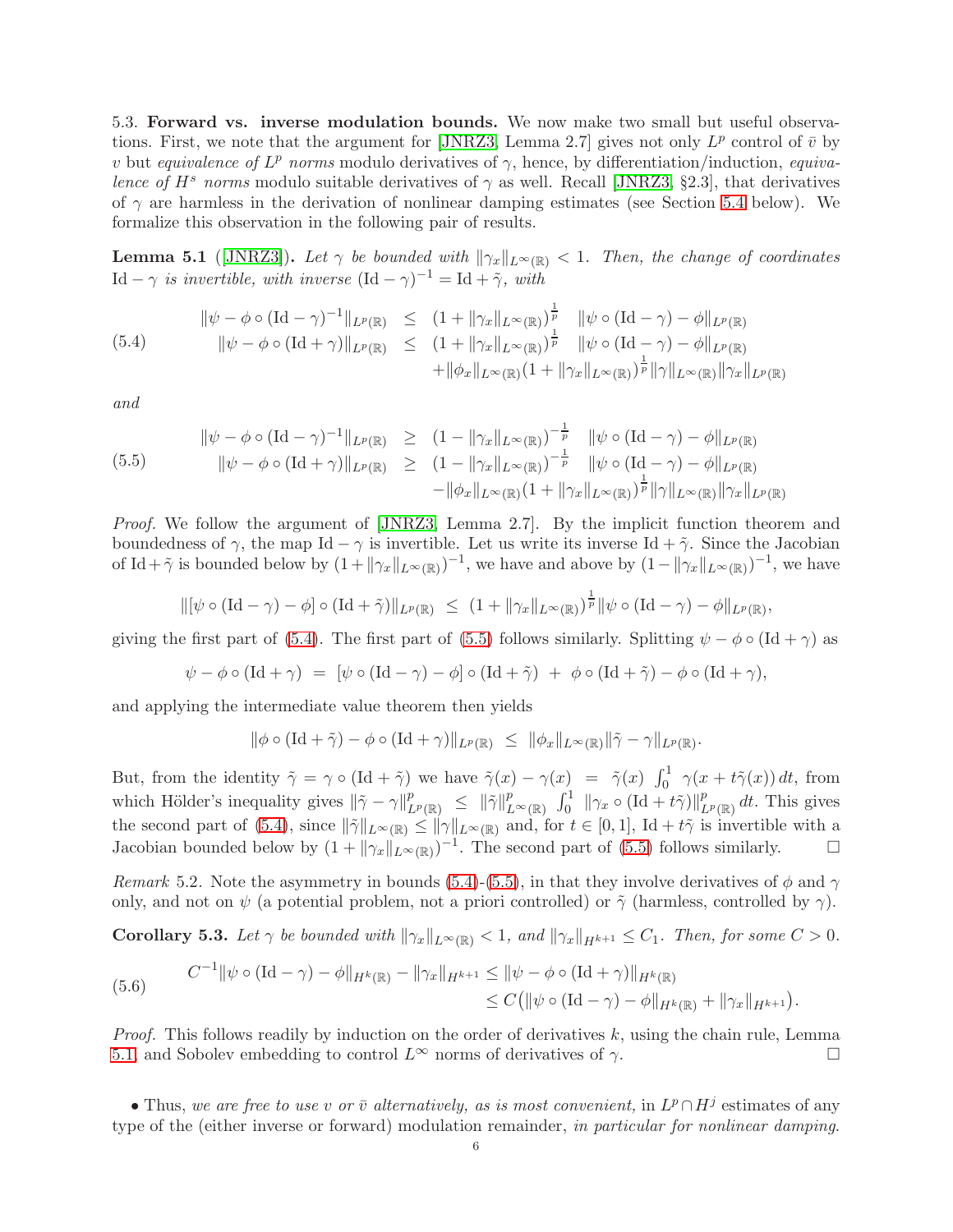<span id="page-6-0"></span>5.4. Forward damping estimate. Second, we note that (high-frequency) damping estimates, particularly in situations [\[Z,](#page-9-6) [JZN,](#page-9-0) [HJPR\]](#page-8-0), do not proceed as in low-frequency estimates by separating out a centered, linearized part from a nonlinear residual, but rather by energy estimates based on symmetric/antisymmetric structure of the equations. Thus, there is no disadvantage, and considerable advantage as we shall see, in working with (uncentered) forward-modulated equations.

In particular, in the case of the Lugiato-Lefever equations, the forward-modulated perturbation equations for  $\bar{v}$  become, writing  $\psi(x, t) = \phi(x - \gamma, t) - v(x, t)$ , computing derivatives

$$
\partial_t \psi(x,t) = v_t(x,,t) - (\phi_t - \phi_x \partial_t \gamma)(x - \gamma, t),
$$
  

$$
\partial_x \psi(x,t) = v_t(x,,t) - (\phi_x(1 + \partial_x \gamma))(x - \gamma, t),
$$

etc., and substituting into [\(3.1\)](#page-3-0), after a computation like that of [\(3.2\)](#page-3-1),

(5.7) 
$$
\partial_t \begin{pmatrix} \bar{v}_r \\ \bar{v}_i \end{pmatrix} = \mathscr{A}[\phi(\cdot - \gamma, \cdot)] \partial_t \begin{pmatrix} \bar{v}_r \\ \bar{v}_i \end{pmatrix} + \bar{\mathscr{N}}(\bar{v}) + \mathscr{R}(\phi(\cdot - \gamma, \cdot), \gamma),
$$

where  $\overline{\mathcal{N}}$  is quadratic order in  $\overline{v}$ ,  $\mathscr{A}$  is as in [\(3.3\)](#page-3-2)–[\(3.4\)](#page-3-3), and  $\mathscr{R}$  involves products of derivatives of order  $\leq 2$  of  $\phi$  agains derivatives of order between 1 and 2 of  $\gamma$ .

Performing an energy estimate essentially identical to that in Section [4,](#page-3-4) we thus find for the modulated energy

$$
\bar{E}_j(t) = \|\partial_x^j \bar{v}\|_{L^2}^2 - \frac{1}{2\beta} \langle \mathcal{J}M[\phi(\cdot - \gamma, \cdot)]\partial_x^{j-1} \bar{v}, \partial_x^{j-1} \bar{v} \rangle,
$$

 $M$  as in  $(4.1)$ , the estimate

$$
\partial_t \bar{E}_j(t) = -2\bar{E}_j(t) + R_1(t) + R_2(t) + R_3(t),
$$

where  $R_1, R_2$  as before satisfy

$$
|R_1(t)| \leq C_1 \Big( \|\partial_x^{j-1} \bar{v}\|_{L^2} + \|\bar{v}\|_{L^2} \Big), \qquad |R_2(t)| \leq C_2 \|\partial_x^j \bar{v}\|_{L^2}^2 \Big( \|\partial_x^j \bar{v}\|_{L^2} + \|\bar{v}\|_{L^2} \Big),
$$

and the new term  $R_3$  satisfies (without any attempt at sharpness)

$$
|R_3(t)| \leq C_3(||\partial_{x,t}\gamma||_{H^{2j}}^2|| + ||\partial_{x,t}\gamma||^2 j_{H^{2j}}||)||\phi(\cdot - \gamma, t)||_{H^{j+2}}^2.
$$

Combining, and using Sobelev interpolation, one obtains for  $\|\partial_x^j \bar{v}\|_{L^2}$ ,  $\|\partial_{x,t}\gamma\|_{H^{2j+1}}$ , sufficiently small the forward-modulated nonlinear damping estimate

(5.8) 
$$
\partial_t \bar{E}(t) \leq -\theta \bar{E} + C(||\bar{v}||^2_{L^2} + ||\partial_{x,t}\gamma||^2_{H^{2j}}), \qquad \theta > 0,
$$

yielding after integration

(5.9) 
$$
\bar{E}(t) \le e^{-\theta t} \bar{E}(0) + C \int_0^t e^{-\theta(t-s)} (\|\bar{v}\|_{L^2}^2 + \|\partial_{x,t}\gamma\|_{H^{2j}}^2)(s) ds,
$$

so long as  $\|\partial_x^j \bar{v}\|_{L^2}$  and  $\|\partial_{x,t}\gamma\|_{H^{2j+1}}$  are sufficiently small on  $0 \leq s \leq t$ , hence controlling  $\|\partial_x^j \bar{v}\|_{(t)}$ by exponential slaving to  $\|\bar{v}\|_{L^2} (t)$  and  $\|\partial_{x,t}\gamma\|_{H^{2j+1}}$  : an exact analog of the standard inversemodulation estimate derived in [\[JNRZ3,](#page-8-2) Prop. 2.5, §2.3] in the parabolic case. Summing over  $o \leq j \leq k$  gives the following analog of [\[JNRZ3,](#page-8-2) Prop. 2.5, §2.3].

<span id="page-6-1"></span>**Lemma 5.4.** For the forward-modulated perturbation variable  $\bar{v}$  about periodic wave  $\phi$  of (LLE),

<span id="page-6-2"></span>
$$
(5.10) \t\t ||\bar{v}||_{H^k}^2(t) \le Ce^{-\theta t} ||\bar{v}||_{H^k}^2(0) + C \int_0^t e^{-\theta(t-s)} (||\bar{v}||_{L^2}^2 + ||\partial_{x,t}\gamma||_{H^{2k}}^2)(s)ds, \t\t \theta > 0,
$$

provided  $\|\bar{v}\|_{H^k}(s)$  and  $\|\partial_{x,t}\gamma\|_{H^{2k}}^2(s)$  are sufficiently small on  $0 \le s \le t$ .

One may check that a similar approach likewise yields a forward-modulated damping estimate in the delicate cases treated previously in [\[Z,](#page-9-6) [JZN\]](#page-9-0).

• Thus, in situations of delicate regularity so far treated, one may obtain a forward-modulated nonlinear damping estimate, whether or not an inverse-modulated damping estimate is available.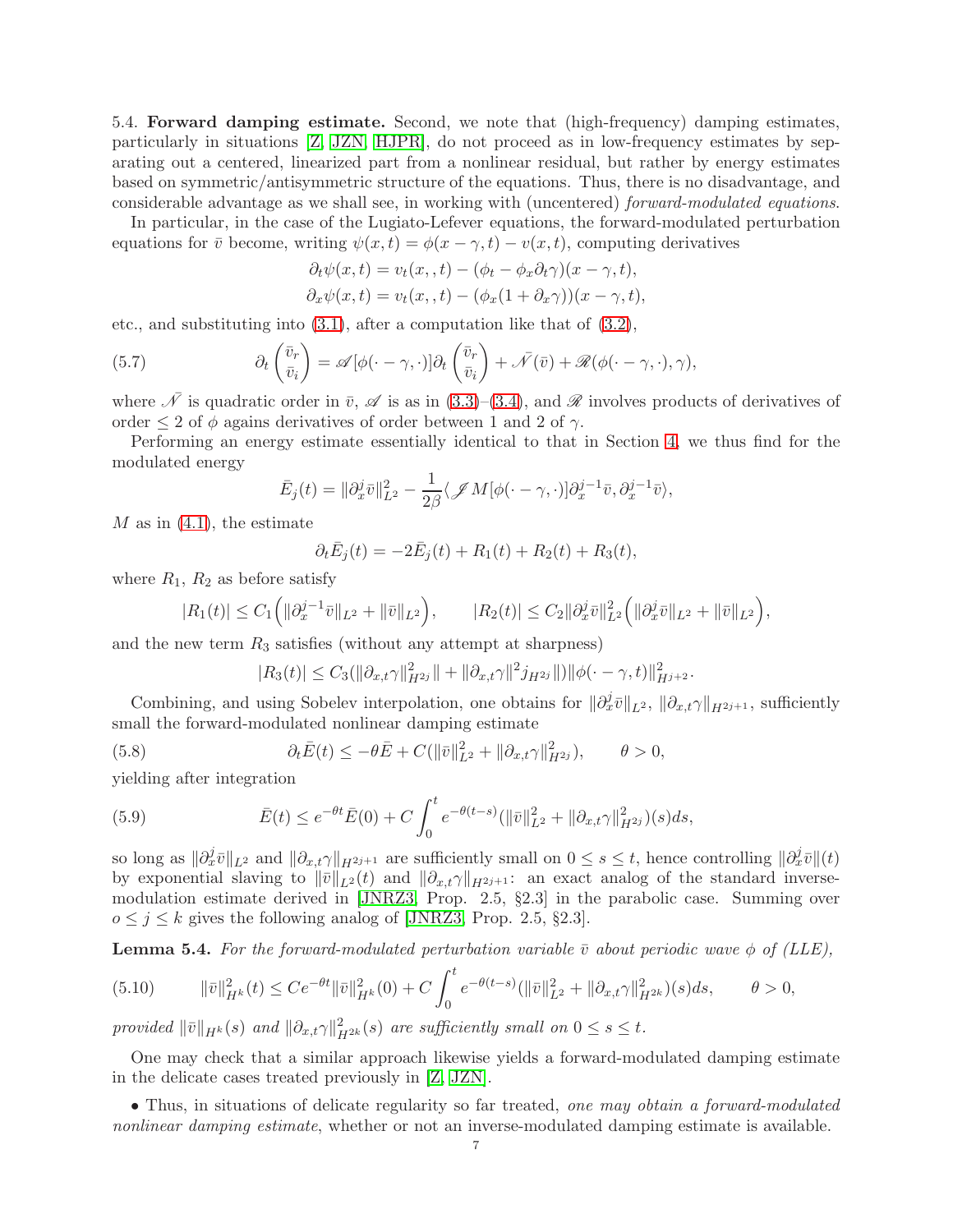#### 6. Conclusion and applications

Combining the observations of Sections [5.3](#page-5-0) and [5.4,](#page-6-0) we see that a useful general strategy is to use inverse-modulated variables to obtain linearized estimates, and forward-modulated variables for nonlinear damping estimates, the first convenient for decay and the second for regularity. This appears to be a method of general use, hence worth remarking. In particular, as described in the introduction, it allows the treatment of stability of periodic Lugiato-Lefever waves by the original techniques described in [\[Z,](#page-9-6) [JNRZ3\]](#page-8-2) playing off linearized estimates with nonlinear damping, without the need for the additional techniques/estimates introduced in [\[HJPR\]](#page-8-0), replacing inverse- with forward-modulated damping. Specifically, combining Corollary [5.3](#page-5-4) and Lemma [5.4,](#page-6-1) we have the following nonlinear damping estimate on the inverse-modulated perturbation variable  $v$  for (LLE).

<span id="page-7-1"></span>**Theorem 6.1.** For the inverse-modulated perturbation variable v about a periodic wave  $\phi$  of (LLE),

<span id="page-7-0"></span>
$$
(6.1) \quad ||v||_{H^k}^2(t) \le Ce^{-\theta t} ||v||_{H^k}^2(0) + C \int_0^t e^{-\theta(t-s)} (||v||_{L^2}^2 + ||\partial_{x,t}\gamma||_{H^{2k}}^2)(s)ds + C||\partial_x \gamma||_{H^{k+1}}^2(t),
$$

for  $\theta > 0$  provided  $||v||_{H^k}(s)$  and  $||\partial_{x,t}\gamma||_{H^{2k}}^2(s)$  are sufficiently small on  $0 \le s \le t$ .

*Proof.* From Corollary [5.3](#page-5-4) and Lemma [5.4,](#page-6-1) we have immediately [\(6.1\)](#page-7-0) for  $\|\bar{v}\|_{H^k}(s)$  and  $\|\partial_{x,t}\gamma\|_{H^{2k}}^2(s)$ sufficiently small on  $0 \le s \le t$ . Observing by a second application of Corollary [\(5.3\)](#page-5-4) that  $\|\bar{v}\|_{H^k}^k(s)$ is controlled by  $||v||_{H^k}(s)$  and  $||\partial_{x,t}\gamma||_{H^{2k}}^2(s)$ , we are done.

The damping estimate [\(6.1\)](#page-7-0) differs from the standard one [\(5.10\)](#page-6-2) of [\[JNRZ3\]](#page-8-2) only by the addition of the final term  $C||\partial_x \gamma||^2_{H^{k+1}}(t)$ , which is of the same order in the usual nonlinear decay argument as the integral term  $C \int_0^t e^{-\theta(t-s)} ||\partial_{x,t}\gamma||_{H^{2k}}^2(s) ds$ , hence harmless. It follows that, indeed, the non-linear iteration argument of [\[HJPR\]](#page-8-0) can be closed, alternatively, using the more standard nonlinear damping estimate [\(6.1\)](#page-7-0) in place of the coupled tame estimates/integration by parts and mean value inequalities used there. This simplifies the argument somewhat but does not affect the results.

Remark 6.2. Different from the situation of the unmodulated damping estimate noted in Remark [4.1,](#page-3-6) the forward-modulated damping estimate is guaranteed to apply to the quasilinear case, since it provides the same estimates used in [\[JZ\]](#page-9-2) in the general case. and indeed requires little care to apply there. See [\[JNRZ3\]](#page-8-2) for analogous applications of the reverse-modulated damping estimate.

6.1. Stability and asymptotic behavior. More important, having recovered the missing ingre-dient of nonlinear damping, we can apply the full machinery developed in [\[JNRZ1,](#page-8-5) [JNRZ2,](#page-8-6) [JNRZ3\]](#page-8-2) to obtain also new results on stability and asymptotic behavior of periodic (LLE) waves with respect to nonlocalized perturbations. Indeed, combining the linearized estimates obtained in [\[HJP\]](#page-8-1) with estimate  $(6.1)$  of Theorem [6.1,](#page-7-1) and applying word for word the arguments of [\[JNRZ1,](#page-8-5) [JNRZ2\]](#page-8-6) (a special case of the more general [\[JNRZ3\]](#page-8-2)), we obtain the following extensions.

<span id="page-7-3"></span>**Theorem 6.3** (Stability). Let  $\phi$  be a smooth spatially periodic standing-wave solution of (LLE) that is diffusively spectrally stable in the sense of Schneider [\[S1,](#page-9-4) [S2\]](#page-9-5), and let  $\psi$  be a perturbation such that  $E_0 := \left\|\psi(\cdot - h_0(\cdot), 0) - \phi(\cdot)\right\|_{L^1(\mathbb{R}) \cap H^3(\mathbb{R})} + \left\|\partial_x h_0\right\|_{L^1(\mathbb{R}) \cap H^3(\mathbb{R})}$  is sufficiently small, for some choice of phase modulation  $h_0$  such that  $h_0(-\infty) = -h_0(\infty)$ . Then,  $\psi$  exists for all  $t > 0$ , and, for some phase function  $\gamma(x, t)$  and  $2 \le p \le \infty$ ,

(6.2) 
$$
\|\psi(\cdot - \gamma(\cdot, t), t) - \phi(\cdot)\|_{L^p(\mathbb{R})}, \quad \|\nabla_{x,t}\gamma(\cdot, t)\|_{W^{K+1,p}(\mathbb{R})} \lesssim E_0(1+t)^{-\frac{1}{2}(1-1/p)}, \|\psi(\cdot - \gamma(\cdot, t), t) - \phi(\cdot)\|_{H^K(\mathbb{R})} \lesssim E_0(1+t)^{-\frac{1}{4}},
$$

and

(6.3) 
$$
\|\psi(\cdot,t)-\phi(\cdot)\|_{L^{\infty}(\mathbb{R})}, \quad \|\gamma(\cdot,t)\|_{L^{\infty}(\mathbb{R})} \lesssim E_0.
$$

<span id="page-7-2"></span><sup>&</sup>lt;sup>2</sup>Achievable without loss of generality by a shift in  $\bar{u}$  [\[JNRZ3\]](#page-8-2).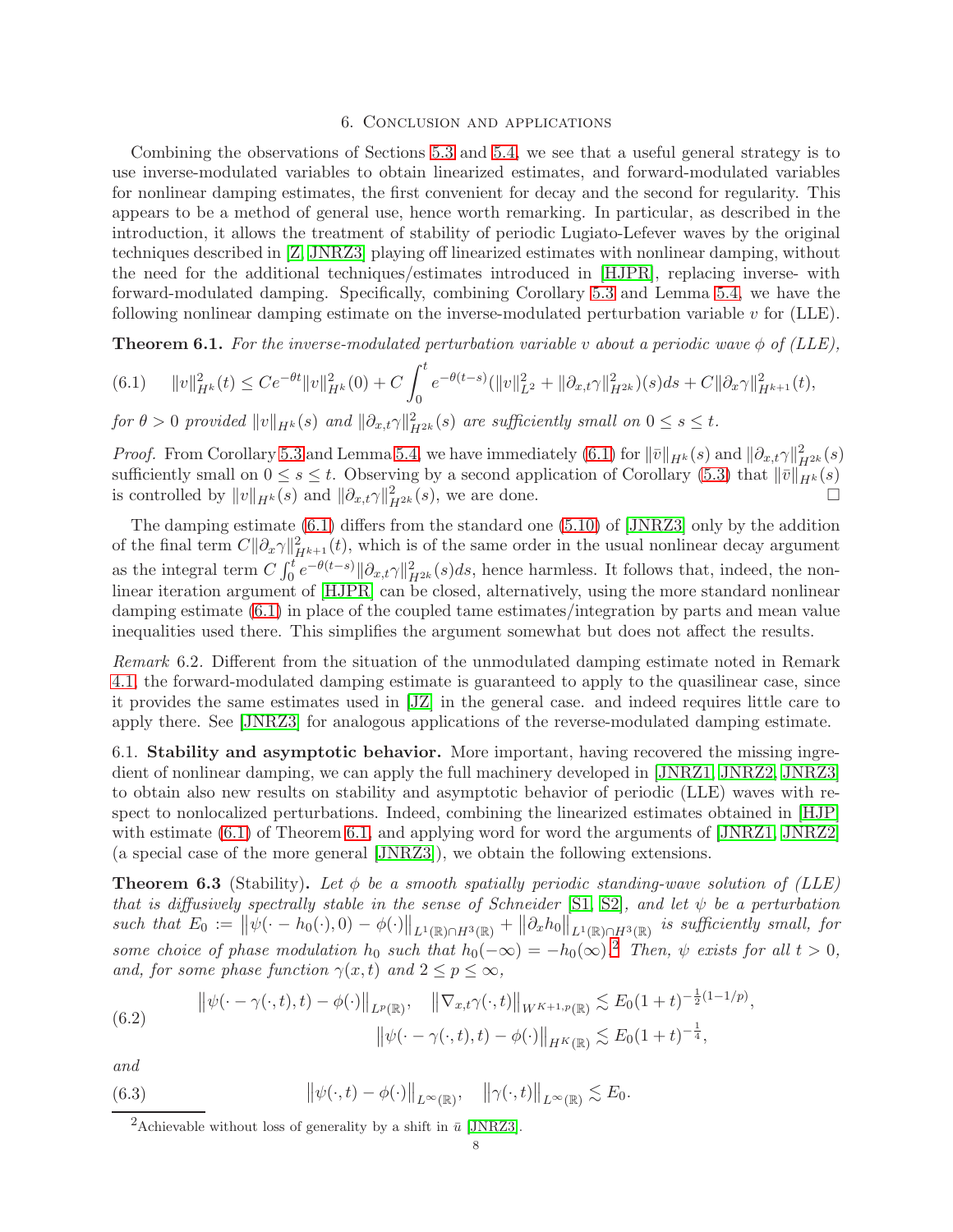Here,  $\psi(\cdot - \gamma(\cdot, t), t) - \phi(\cdot)$  corresponds to the modulated variable v in the previous sections, and  $\psi(\cdot,t) - \phi(\cdot)$  to  $\tilde{v}$ , both decaying more slowly by factor  $(1+t)^{1/2}$  than their counterparts in the case of localized perturbations treated in [\[HJPR\]](#page-8-0). In particular, the phase  $\gamma$  is bounded only in  $L^{\infty}$ , having infinite  $L^p$  norm for any  $p < \infty$ . These estimates are in fact sharp, as we now show.

Periodic standing waves occur in a one-parameter family. Taking the base wave  $\phi$  without loss of generality to be period one, parametrize this family as  $\phi^k(kx)$ , where  $k = 1/X$  is the wave number, with  $X$  equal to period. Recall now the formal, Whitham approximation

(6.4) 
$$
u(x,t) \approx \phi^{\kappa(x,t)}(\Psi(x,t))
$$

[\[W,](#page-9-7) [HK,](#page-8-3) [Se,](#page-9-8) [DSSS\]](#page-8-4) where the wave number  $\kappa := \Psi_x$  satisfies the Whitham equation

(6.5) 
$$
\kappa_t - (\omega_0(\kappa))_x = (d(\kappa)\kappa_x)_x.
$$

with  $\omega(\kappa) \equiv 0$  the time frequency associated with the family of periodic traveling waves- here, identically zero, and d is a diffusion term determined by formal asymptotic expansion.

<span id="page-8-9"></span><span id="page-8-8"></span><span id="page-8-7"></span>Following [\[DSSS,](#page-8-4) [JNRZ2,](#page-8-6) [SSSU\]](#page-9-3), define the quadratic order approximate equation

$$
(6.6) \t\t kt = k*d(k*)kxx,
$$

approximately governing a small perturbation  $k = k_{*}\gamma_x$  of the type we seek, and define

(6.7) 
$$
h(x) := \int_{-\infty}^{x} k(x).
$$

Then, we have the following description of  $L^p$ -asymptotic behavior.

**Theorem 6.4** (Asymptotic behavior). Let  $\eta > 0$  and  $K \geq 3$ . Under the assumptions of Proposition [6.3,](#page-7-3) let k satisfy the quadratic approximant [\(6.6\)](#page-8-7) of the second-order Whitham modulation equations [\(6.5\)](#page-8-8) with initial data  $k|_{t=0} = k_* \partial_x h_0$ , let h be as in [\(6.7\)](#page-8-9), and let  $\psi$  be the phase prescribed in the proof of Theorem [6.3](#page-7-3) (see [\[JNRZ1\]](#page-8-5)). Then, for  $t > 0$  and  $2 \le p \le \infty$ ,

(6.8) 
$$
\|\psi(\cdot - \gamma(\cdot, t), t) - \phi^{k_*(1 + \gamma_x(\cdot, t))}(\cdot)\|_{L^p(\mathbb{R})} \lesssim E_0 \ln(2 + t) (1 + t)^{-\frac{3}{4}},
$$

$$
\|k_* \partial_x \gamma(t) - k(t)\|_{L^p(\mathbb{R})} \lesssim E_0 (1 + t)^{-\frac{1}{2}(1 - 1/p) - \frac{1}{2} + \eta}.
$$

$$
\|\gamma(t) - h(t)\|_{L^p(\mathbb{R})} \lesssim E_0 (1 + t)^{-\frac{1}{2}(1 - 1/p) + \eta}.
$$

Note that  $k$  and  $h$  both satisfy a heat equation, with localized, and nonlocalized behavior. When  $k|_{t=0}$  has a first moment in  $L^1$ , its solution thus decays in all  $L^p$  to a heat kernel, while h converges to an errorfunction. In particular, both  $\gamma$  and  $\tilde{v} = \psi - \phi$  have infinite  $L^p$  norm for all  $p < \infty$ , in agreement with the estimates stated in Theorem [6.3.](#page-7-3) Thus, the tame estimate argument used in [\[HJPR\]](#page-8-0), based on finiteness of  $\|\gamma\|_{L^2}$  among other things, does not suffice to treat this case.

### **REFERENCES**

- <span id="page-8-4"></span>[DSSS] A. Doelman, B. Sandstede, A. Scheel, and G. Schneider, The dynamics of modulated wavetrains, Mem. Amer. Math. Soc. 199 (2009), no. 934, viii+105 pp. ISBN: 978-0-8218-4293-5.
- <span id="page-8-1"></span>[HJP] M. Haragus, M. Johnson, and W. Perkins, Linear modulational and subharmonic dynamics of spectrally stable Lugiato-Lefever periodic waves, J. Differential Equations 280 (2021), 315–354.
- <span id="page-8-0"></span>[HJPR] M. Haragus, M. Johnson, W. Perkins, and B. de Rijk, Nonlinear modulational dynamics of spectrally stable Lugiato-Lefever periodic waves, preprint, arxiv: 2106.01910v2.
- <span id="page-8-3"></span>[HK] L.N. Howard and N. Kopell, Slowly varying waves and shock structures in reaction-diffusion equations, Studies in Appl. Math. 56 (1976/77), no. 2, 95–145.
- <span id="page-8-5"></span>[JNRZ1] M. Johnson, P. Noble, L.M. Rodrigues, and K. Zumbrun, Nonlocalized modulation of periodic reaction diffusion waves: nonlinear stability, Arch. Ration. Mech. Anal. 207 (2013), no. 2, 693-715.
- <span id="page-8-6"></span>[JNRZ2] M. Johnson, P. Noble, L.M. Rodrigues, and K. Zumbrun, Nonlocalized modulation of periodic reaction diffusion waves: The Whitham equation, Arch. Ration. Mech. Anal. 207 (2013), no. 2, 669–692.
- <span id="page-8-2"></span>[JNRZ3] M.A. Johnson, P. Noble, L.M. Rodrigues, and K. Zumbrun, Behavior of periodic solutions of viscous conservation laws under localized and nonlocalized perturbations, Invent. Math. 197 (2014), no. 1, 115– 213.